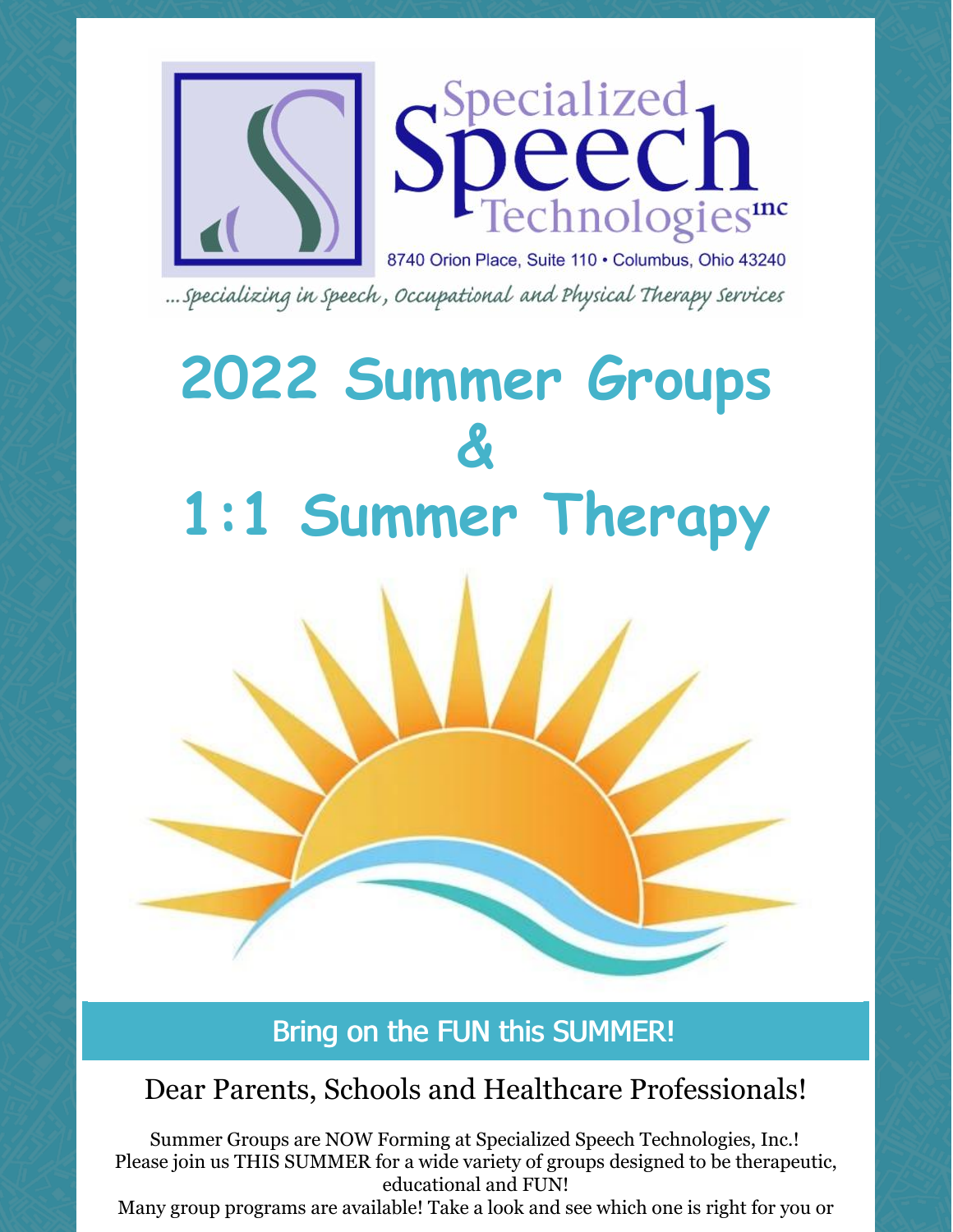someone you love!

*Groups start the week of June 6th and run through the week of July 28th!*

#### **Lindamood Phoneme Sequencing® Program**

Speech Therapy/ Literacy

#### **This EDUCATIONAL 1:1 session is back for a 8th year!**

**Fee:** \$1,152.00\* **Ages:** Any reader could benefit!! **Session length:** Individuals meet 2x per week for 30 minutes per session (60 minutes per week) for 8 weeks **Schedule:** Call for Availability!



The Lindamood Phoneme Sequencing® (LiPS®) program helps children develop the sensorycognitive function of phonemic awareness. Unlike most reading, spelling and phonics programs, LiPS instruction directly applies phonemic awareness to the identification & sequencing of sounds in words. Students in the LiPS program move through a series of steps to learn how their mouths produce the sound of language. This kinesthetic feedback enables them to verify the identity and sequence of sounds within words, and to become self-correcting in reading, spelling, and speech. This group is appropriate for children experiencing difficulty learning to read, specifically with decoding skills.

**Prerequisite:** Must be able to attend a literacy task for at least 30 minutes.

Each session will be led by a Speech-Language Pathologist.

#### **Outdoor Explorers**

Physical Therapy

#### **Let your inner EXPLORER out!**

**Fee:** \$329.60\* **Ages:** 6-10 **Class length:**1 hour per week for 8 weeks **Group Size:** Minimum of 4 participants **Schedule:** Wednesday, 1:00- 2:00

This group provides an opportunity for children to explore the outdoors while working skills such as



balance, motor control, motor coordination, body awareness, strength, sensory processing and more! Some sessions will include creek exploration or hiking and children should come prepared to spend the entire hour in the outdoors!

*\*\*\* This group will be held at an offsite location each week.\*\*\**

**Prerequisite:** Willingness to participate in group activities with peers and the ability to stay with a group in an outdoor setting.

Each session will be lead by a Physical Therapist.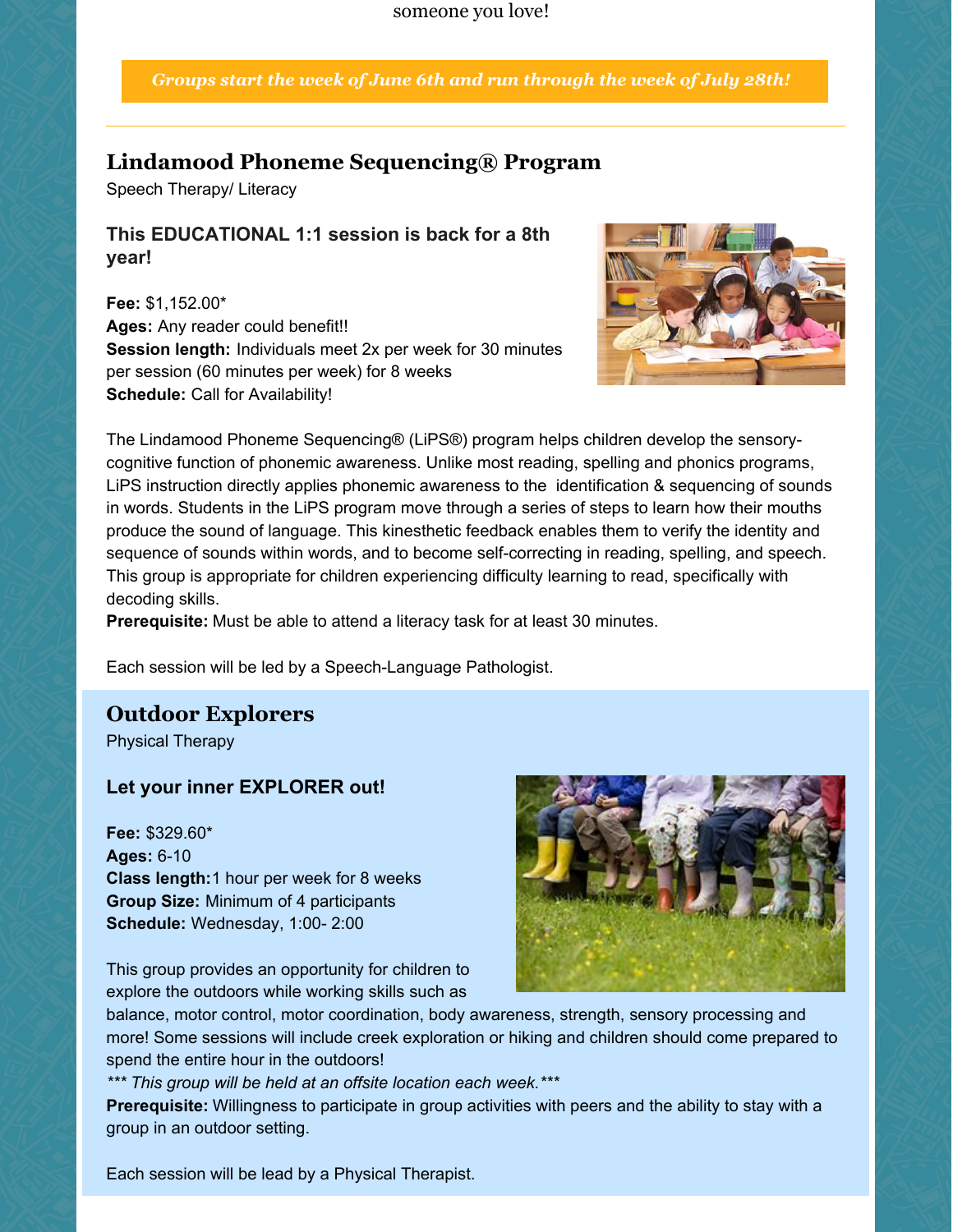#### **Pre-Kindergarten Social Language Group**

Speech Therapy

#### **A SOCIAL GROUP for our youngest learners!**

**Fee:** \$288.40\* **Ages:** 4-6 **Class Length:** 1 hour per week for 8 weeks **Group Size:** Minimum of 4 participants **Schedule:** Thursday, 10:00 to 11:00

This Social Language Group will be catered to PRE-K



FUN! The group will target social interaction skills and provide the opportunity for real-life, functional practice of social, conversational and non-verbal skills. Each member will have their own goals, ideas for home-programming and progress reported directly to the parent.

**Prerequisite:** Willingness to participate in group activities with peers and the ability to stay with a group in a classroom setting.

Each session will be led by a Speech-Language Pathologist.

#### **Social Cooking**

Occupational Therapy

#### **Come HUNGRY!**

**Fee:** \$329.60\* **Ages:** 6-10 **Class Length:** 1 hour per week for 8 weeks **Group Size:** Minimum of 4 participants **Schedule:** Monday, 11:30 to 12:30



Come join us in a fun, social environment to improve

social skills, fine motor, & sensory skills. This group, led by an OT, will focus on socialization around food! Your child will love the opportunity to work on fine motor skills & language skills to prepare food, to work on sensory skills with trying new foods & improve socialization & teamwork by enjoying the company of peers during this experience! Social skills will include asking & answering questions, maintaining topic of conversation & problem solving!

**Prerequisite:** Willingness to participate in group activities with peers and the ability to stay with a group in a classroom setting.

**Parents/Caregivers:** *Please be sure to indicate any food allergies prior to the start of group.*

Each session will be led by an Occupational Therapist.

#### **SOS Feeding Group**

Occupational Therapy

#### **Make Mealtime Fun!!**

**Fee:** \$329.60\* **Ages:** 2-4 **Class Length:** 1 hour per week for 8 weeks **Group Size:** Minimum of 4 participants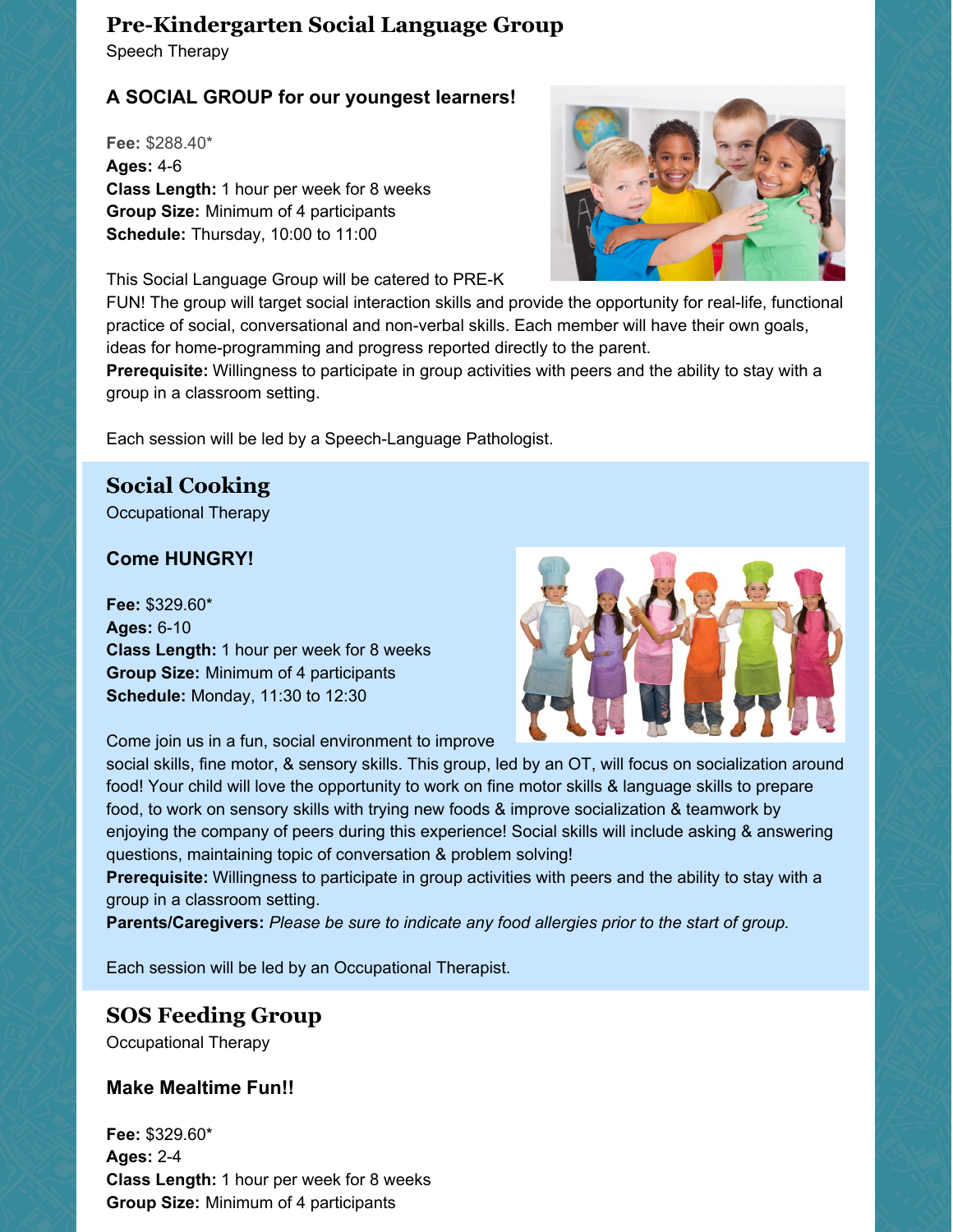**Schedule**: Wednesday, 11:00 to 12:00 *(Individual sessions available upon request)*

During this 8 week course, children with feeding challenges will the have opportunity to work through a variety of sensory, oral-motor, and mealtime behaviors. We will utilize the SOS **(Sequential-Oral-Sensory)** approach to feeding that focuses on increasing a child's comfort level with food by exploring and interacting with food in a playful, non-stressful way.

This course will teach children and caregivers the skills and behaviors necessary to increase the variety of foods, reduce mealtime challenges, and make eating fun again.



**Parents/Caregivers:** *Please be sure to indicate any food allergies prior to the start of group.*

Each session will be led by an SOS trained Occupational Therapist.

#### **Summer Teen Social Club**

Occupational Therapy

**It's the place to be!**

**Fee:** \$329.60\* **Ages:** 11-14 **Class Length:** 1 hour per week for 8 weeks **Group Size:** Minimum of 4 participants **Schedule:** Friday, 11:00 to 12:00

This group is designed for preteens and teens with social and/or sensory challenges that would enjoy field trips around the community. This group will target social skills, interacting with peers & community figures, money management, and other functional life skills through fun and interactive trips to such places as; The Mall, McDonald's, bowling alley, library, etc.



**Prerequisite:** Willingness to participate in group activities with peers and the ability to stay with a group in a community setting.

Each session will be led by an Occupational Therapist.

*\*\*\* Group will be held at an offsite location each week\*\*\**

**Time to Talk** Speech Therapy

#### **Individual AAC Training!**

**Fee:** \$576.00\* *(Insurance benefits may be applicable)* **Ages: Any! Schedule:** Call for Availability! **Class Length:** 30 minutes per week for 8 weeks

During this once weekly session, you & your loved one will have the opportunity to practice using their communicative device to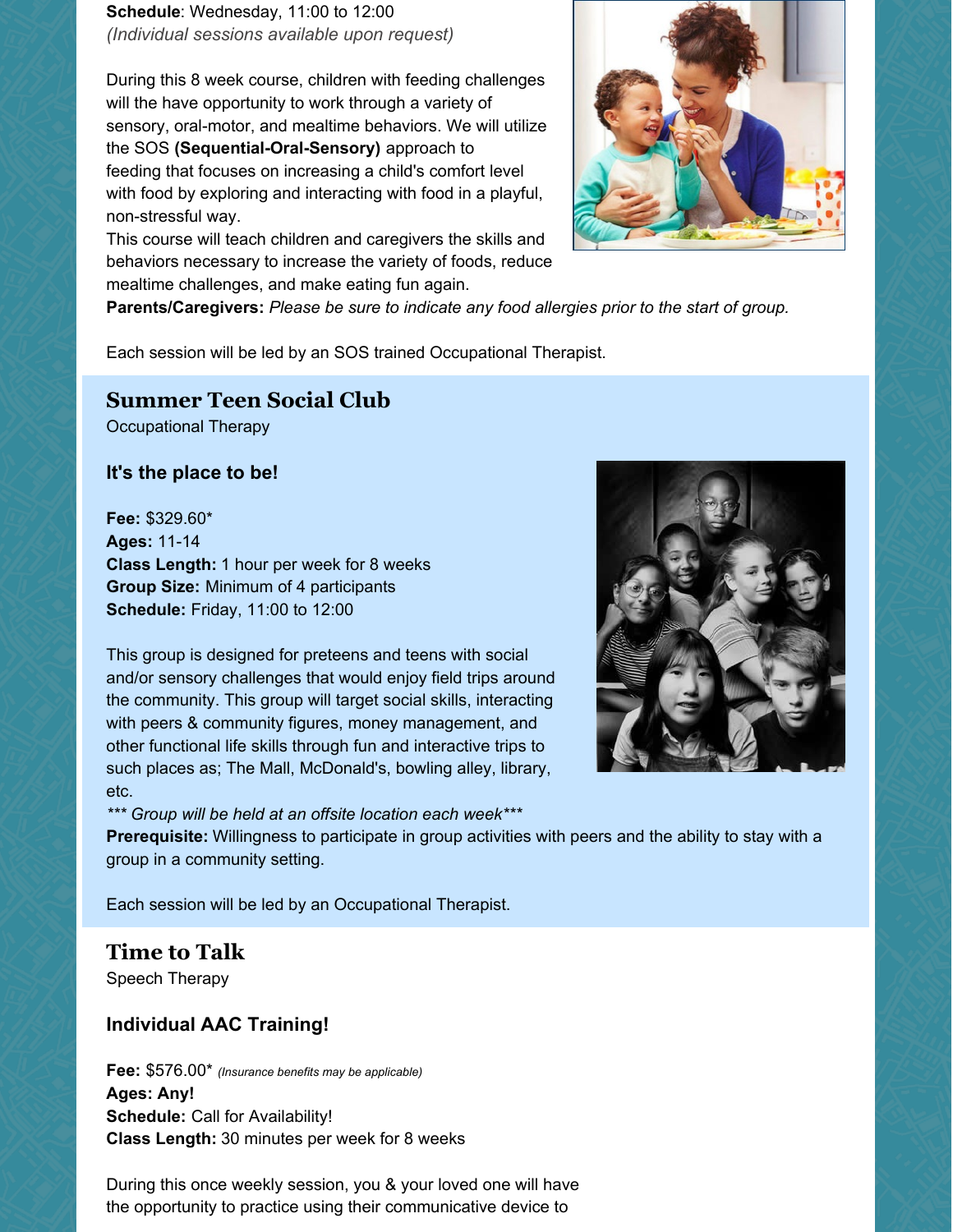communicate in a fun & relaxed environment! Participants will focus on using their devices to work on a variety of language skills such as requesting, making comments, asking questions, & answering questions. At the end of the session, caregivers will be invited in to participate in the final activity, giving you the opportunity for hands on practice to keep the fun going at home! **Prerequisite:** Must already have an AAC device.

Each session will be led by a Speech-Language Pathologist.

#### **Visualizing & Verbalizing for Language Comprehension and Thinking®**

Speech Therapy/Literacy

#### **This 1:1 EDUCATIONAL program is back for a 7th year!**

**Fee:** \$1,152.00\* **Ages:** Any reader could benefit! **Class length:** Individuals meet 2x per week for 30 minutes per session (60 minutes per week) for 8 weeks **Schedule:** Call for Availability!



The Visualizing & Verbalizing for Language Comprehension and Thinking® (V/V) program helps struggling readers develop the sensory cognition function of concept imagery. Unlike most reading & comprehension programs, V/V directly applies concept imagery to the comprehension & expression of both oral & written language, as well as critical thinking skills. Students in the V/V program learn to create an image gestalt, then integrate that imagery with language to strengthen their comprehension and critical thinking. This program has been proven successful for individuals exhibiting symptoms of hyperlexia, ADHD, ASD, CAPD and other learning difficulties. **Prerequisite:** The ability to speak in sentences, attention skills for focusing on tasks that are lacking pictures.

Each session will be led by a Speech-Language Pathologist.

### Can't find a group to fit your schedule? No problem!

This summer, SST will be offering a variety of 1:1 therapy times to ensure your child meets their therapy goals!

#### **Don't let SUMMERTIME REGRESSION affect the progress your child has made towards their therapy goals!**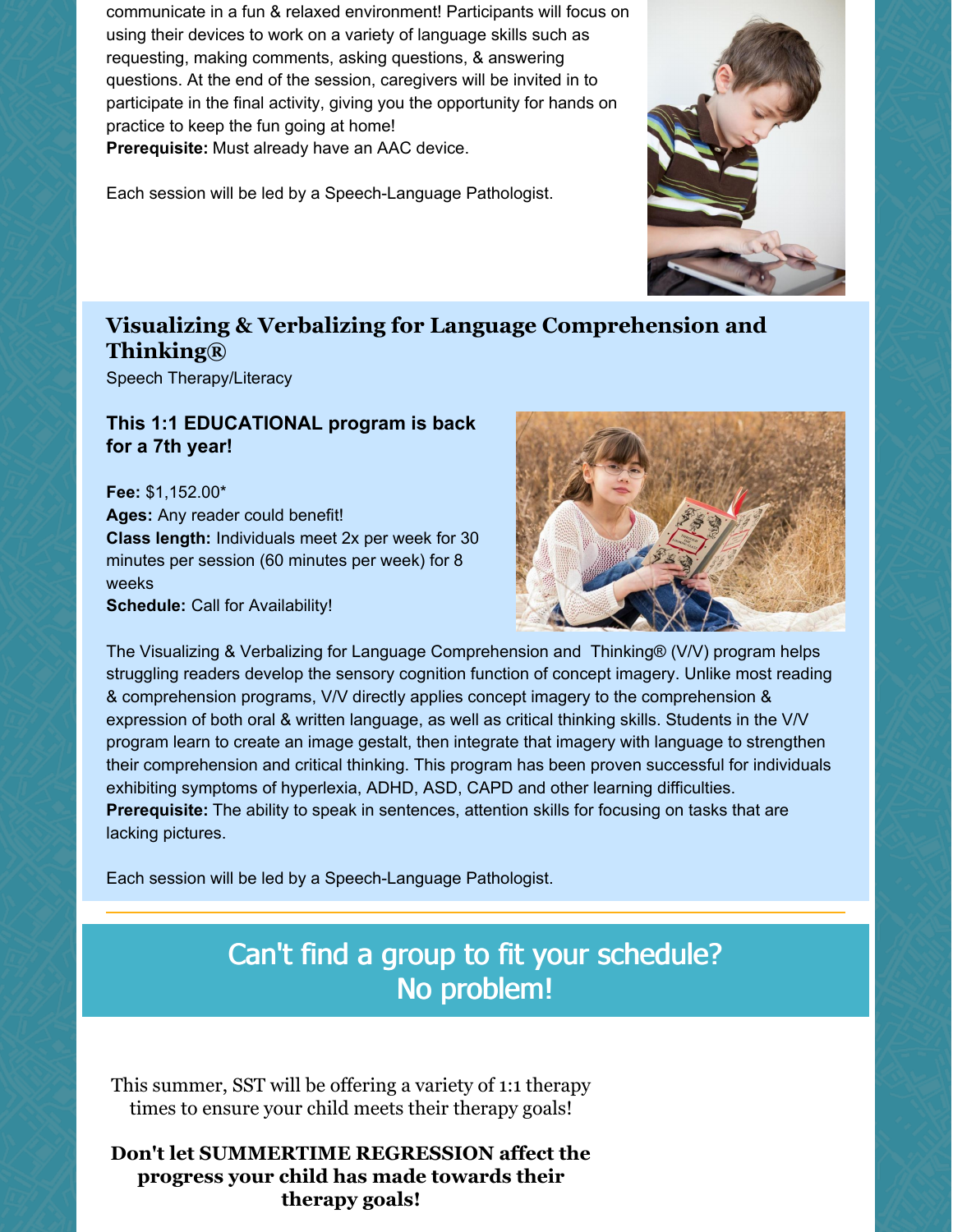#### **WE ARE HERE FOR YOU!**

Individual summer therapy with SST is the perfect way to make up those lost therapy hours and to expedite progress towards therapy goals!

## **CALL NOW TO RESERVE YOUR SPOT ON OUR 1:1 SUMMER SCHEDULE! HURRY! SPACE IS LIMITED!**



## **EARLY BIRD SPECIAL\***

## **Hurry! Act Now!**

Register and pay (or reserve an authorization for Delaware County funding/JPSN scholarship) by May 2nd, 2022 and receive a 5% discount on all group fees!

### **Early Bird Rate:**

- $\bullet$  \$1,152.00 fee goes down to **\$1,094.40**
- \$576.00 fee goes down to **\$547.20**
- \$329.60 fee goes down to **\$313.12**
- \$288.40 fee goes down to **\$273.98**

## **MAKE THE MOST OF YOUR SUMMER WITH SST!**

## **Why sign-up for a SUMMER GROUP with SST???**

**Specialized Speech Technologies, Inc. offers the MOST for your SUMMER needs!**

- Don't let summertime regression affect the progress your child has made this year in Speech, Occupational, or Physical Therapy!
- Our Summer Groups provide a functional way of helping your child learn new things and practice goals in a realistic setting!
- All groups offer modeling and support from a licensed therapist to help your child reach established goals!
- Group participants get support from peers and building of confidence through newfound friendships!
- A group environment offers the opportunity for your child to teach and learn from others!
- Take advantage of a multi-disciplined approach with our wide variety of summer programs!

#### **DON'T LET SUMMERTIME BOREDOM GET THE BEST OF YOU!**

**Join in the fun**